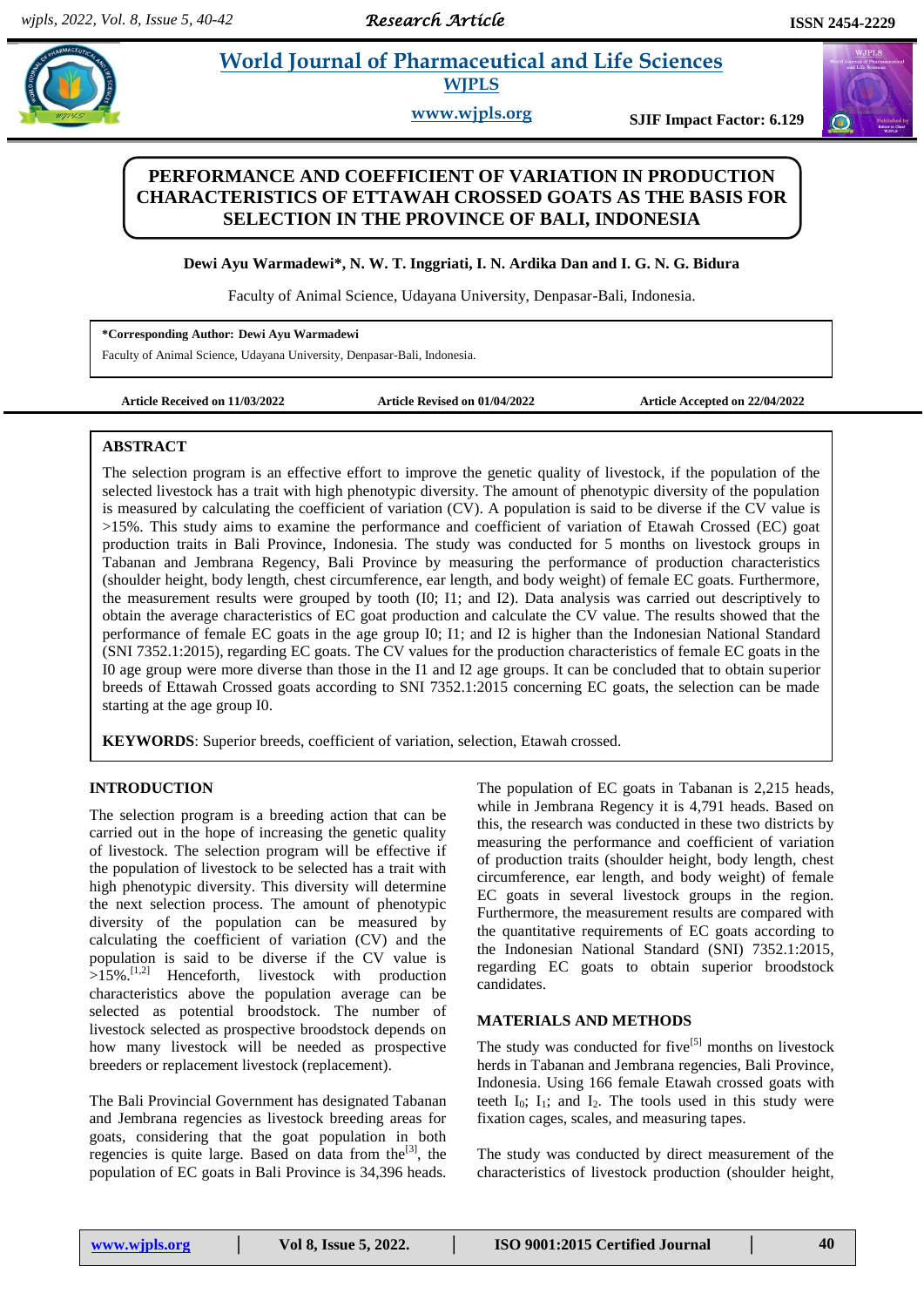body length, chest circumference, ear length and body weight) of female EC goats, then grouped based on teeth growing (tooth-0, tooth-1, and tooth-2 or  $I_0$ ;  $I_1$ ; and  $I_2$ ). The independent variables used in this study were: teeth growing (tooth-0; tooth-1; and tooth-2). The dependent variable is the nature of production (shoulder height, body length, chest circumference, ear length, and body weight) of female EC goats. While the control variable is livestock rearing management (the feed given is assumed to be the same). Then calculated the average and coefficient of variation of production characteristics in each age group.

Analysis of the coefficient of variation (CV) of production traits (shoulder height, body length, chest circumference, ear length and body weight) female EC goats, was carried out descriptively using the formula  $CV = Sd/X$  x 100%<sup>[3]</sup>, where  $CV = \text{coefficient of}$ variation; Sd = standard deviation of the population mean; and  $X =$  population mean.

#### **RESULTS AND DISCUSSION**

The average performance of production characteristics (shoulder height, body length, chest circumference, ear length and body weight) and coefficient of variation of female EC goats are presented in Table 1.

**Table 1: Average performance of production characteristics and coefficient of variation of female EC goats in different age groups.**

| <b>Production</b><br><b>Characteristics</b> | Age groups |                   |       |             |                   |           |    |                   |           |
|---------------------------------------------|------------|-------------------|-------|-------------|-------------------|-----------|----|-------------------|-----------|
|                                             | 10         |                   |       | -41         |                   |           | 12 |                   |           |
|                                             | n          | X                 | CV    | $\mathbf n$ |                   | $\bf{CV}$ | n  | X                 | $\bf{CV}$ |
| Shoulder height (cm)                        | 37         | $56.03 \pm 11.67$ | 20.83 | 56          | $70.48 \pm 6.76$  | 9.59      | 73 | $72.26 \pm 6.14$  | 8,5       |
| Body length (cm)                            |            | $52.05 \pm 10.09$ | 19.38 |             | $70.45 \pm 10.29$ | 14.60     |    | $73.60 \pm 8.08$  | 10,98     |
| Chest circumference (cm)                    |            | $53.22 \pm 13.30$ | 24.98 |             | 74.48±7.60        | 10.21     |    | $76.37 \pm 7.12$  | 9,32      |
| Ear length (cm)                             |            | $24.59 \pm 3.85$  | 15.64 |             | $27.59 \pm 3.88$  | 14.08     |    | $27.71 \pm 3.49$  | 12,59     |
| Body weight (kg)                            |            | $21.29 \pm 6.49$  | 30.47 |             | $34.48 \pm 9.50$  | 27.55     |    | $38.30 \pm 10,11$ | 26,39     |
| $\mathbf{M}$                                |            |                   |       |             |                   |           |    |                   |           |

Note:

 $n =$  Number (heads);  $X =$  Average;  $\pm$  = standard deviation; CV = Coefficient of variation.

The average shoulder height of female EC goats based on age groups  $(I_0; I_1;$  and  $I_2$ ) obtained in this study were 56.03±11.67 cm; 70.48±6.76 cm; and 72.26±6.14 cm, respectively. The average shoulder height obtained in this study, in the age group  $I_0$  was 0.05% higher than the minimum quantitative requirement for female EC goat breeds in accordance with SNI for EC goat breeds. Meanwhile, in groups  $I_1$  and  $I_2$ , it was 8% and 5% higher than the SNI for EC goat breeds.

The average body length obtained in this study were:  $52.05\pm10.09$  cm;  $70.45\pm10.29$  cm; and  $73.60\pm8.08$  cm, respectively. The average body length obtained in this study in the age group  $I_0$  was 2.06% higher than the SNI standard for EC goat breeds. On the other hand, in  $I_1$  and  $I_2$  it was 14% and 13% higher than the SNI for EC goat breeds. The mean chest circumference in EC goats  $I_0$ ;  $I_1$ ; and  $I_2$  were: 53.22 $\pm$ 13.30cm; 74.48 $\pm$ 7.60cm; 76.37±7.12cm, respectively. The mean chest circumference at  $I_0$ ;  $I_1$ ; and  $I_2$  were: 2.35%; 13% and 17% higher than the standard set for EC goat breeds.

The mean length of the ears were:  $24.59 \pm 3.85$  cm;  $27.59\pm3.88$  cm; and  $27.71\pm3.49$  cm, respectively. When compared with SNI for EC goat breeds, the results obtained are: 12%; 6%; and 7% higher. The results showed the average body weight in the age group  $I_0$ ;  $I_1$ ; and  $I_2$  were: 21.29 $\pm$ 6.49 cm; 34.48 $\pm$ 9.50 cm; and 38.30±10.11 cm, respectively. The results obtained were: 12.05%; 32% and 13% higher than the SNI for EC goat breeds.

The results showed that the performance of production characteristics (shoulder height, body length, chest circumference, ear length, and body weight) female EC goats in all age groups  $(I_0; I_1;$  and  $I_2$ ) was higher than the quantitative requirements for female EC goat breeds. This result is in accordance with what is stated in the SNI for EC goat breeds. Based on SNI 7352.1:2015, regarding EC goat breeds, the quantitative requirements for female EC goat breeds for age group  $I_0$  (<12 months) for shoulder height, body length, chest circumference, ear length, and body weight were 56 cm; 51 cm; 52 cm; 22 cm; and 19 kg. Meanwhile, the age group  $I_1$  (>12-18) months) were: 65 cm; 62 cm; 66cm; 26 cm; and 26 kg and in the age group  $I_2$  (>18-24 months) were: 69 cm; 65 cm; 72 cm; 26 cm; and 34 kg.

The coefficient of variation (CV) of shoulder height in the group of EC goats aged:  $I_0$ ;  $I_1$ ; and  $I_2$  were: 20.83%; 9.59%; and 8.5%%, respectively. In terms of body length production, the CV is: 19.38%; 14.6%; and 10.98%. While the CV on the nature of the production of chest circumference are: 24.98%; 10.21%; and 9.32%. CV on the nature of ear length production are: 15.64%; 14.08%; and 12.59%, while the CV on the nature of body weight production are: 30.47%; 27.55%; and 26.39%.

Based on the results of the study, it can be reported that the CV of production characteristics (shoulder height, body length, chest circumference, ear length, and body weight) of female EC goats in the  $I_0$  age group is diverse, because it has a CV value above 15%. On the other hand, the  $I_1$  and  $I_2$  age groups were homogeneous, because the